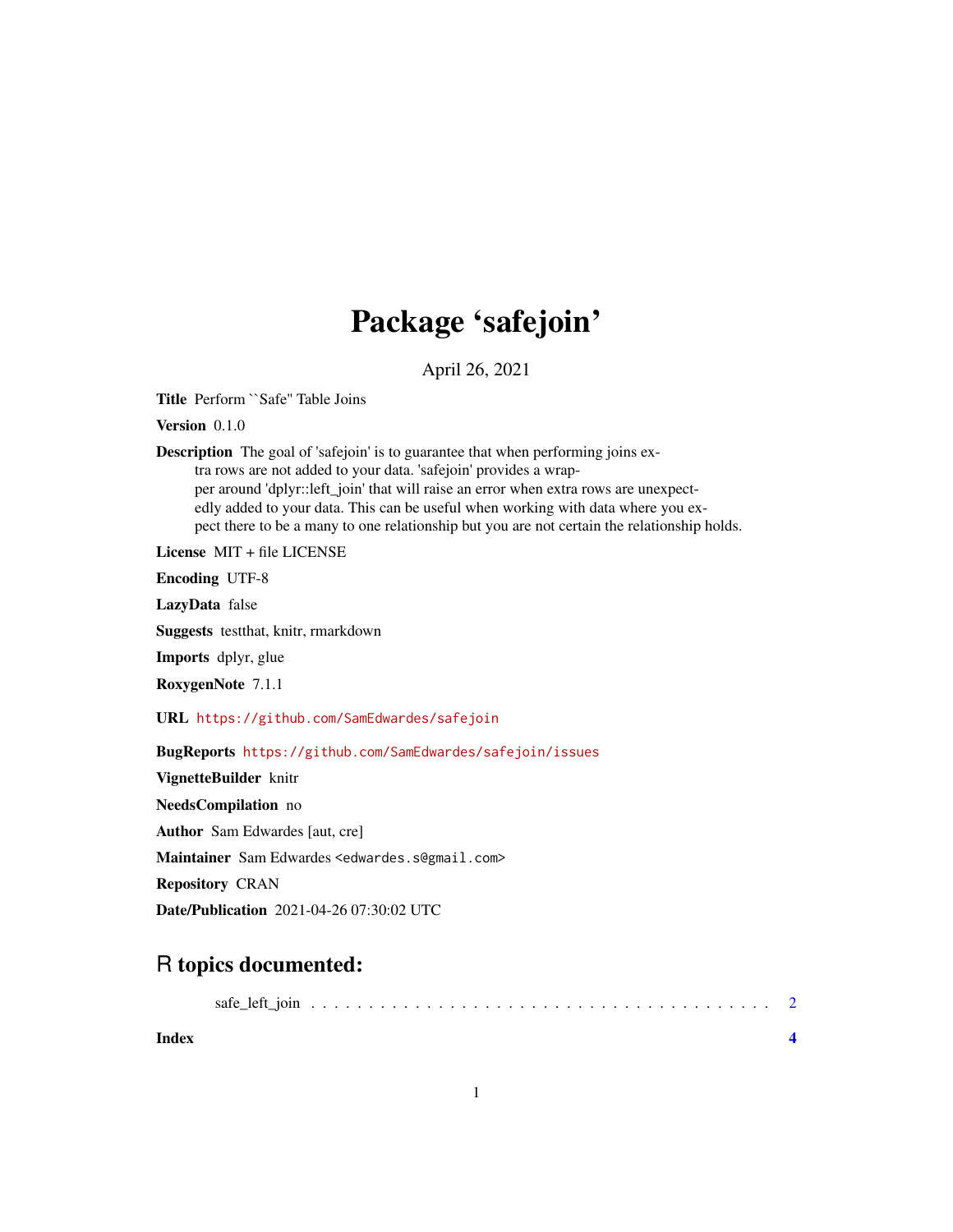<span id="page-1-0"></span>

#### **Description**

Perform a "safe" left join where it is guaranteed that no additional rows are added to the left hand side table. For more information on left joins see ([dplyr::left\\_join](#page-0-0)).

#### Usage

```
safe\_left\_join(..., action = "error", relationship = "*:1")
```
#### Arguments

... Arguments passed on to [dplyr::left\\_join](#page-0-0)

- x A pair of data frames, data frame extensions (e.g. a tibble), or lazy data frames (e.g. from dbplyr or dtplyr). See *Methods*, below, for more details.
- y A pair of data frames, data frame extensions (e.g. a tibble), or lazy data frames (e.g. from dbplyr or dtplyr). See *Methods*, below, for more details.
- by A character vector of variables to join by.

If NULL, the default, \*\_join() will perform a natural join, using all variables in common across x and y. A message lists the variables so that you can check they're correct; suppress the message by supplying by explicitly. To join by different variables on x and y, use a named vector. For example,

by  $= c("a" = "b")$  will match x\$a to y\$b. To join by multiple variables, use a vector with length > 1. For example, by = c("a","b") will match x\$a to y\$a and x\$b to y\$b. Use a named vector to match different variables in x and y. For example, by =  $c("a" = "b", "c"$ 

 $=$  "d") will match  $x$ \$a to  $y$ \$b and  $x$ \$c to  $y$ \$d.

To perform a cross-join, generating all combinations of  $x$  and  $y$ , use by  $=$ character().

- copy If x and y are not from the same data source, and copy is TRUE, then y will be copied into the same src as x. This allows you to join tables across srcs, but it is a potentially expensive operation so you must opt into it.
- suffix If there are non-joined duplicate variables in x and y, these suffixes will be added to the output to disambiguate them. Should be a character vector of length 2.
- keep Should the join keys from both x and y be preserved in the output?
- action What should happen when the number of rows changes from a join? Options include: 'error', 'warning', or 'message'. By default 'error'.
- relationship What is the expected relationship between 'x' and 'y'? At this time the only available option is '\*:1', indicating a many to one relationship between 'x' and 'y'. In the future more options may be added.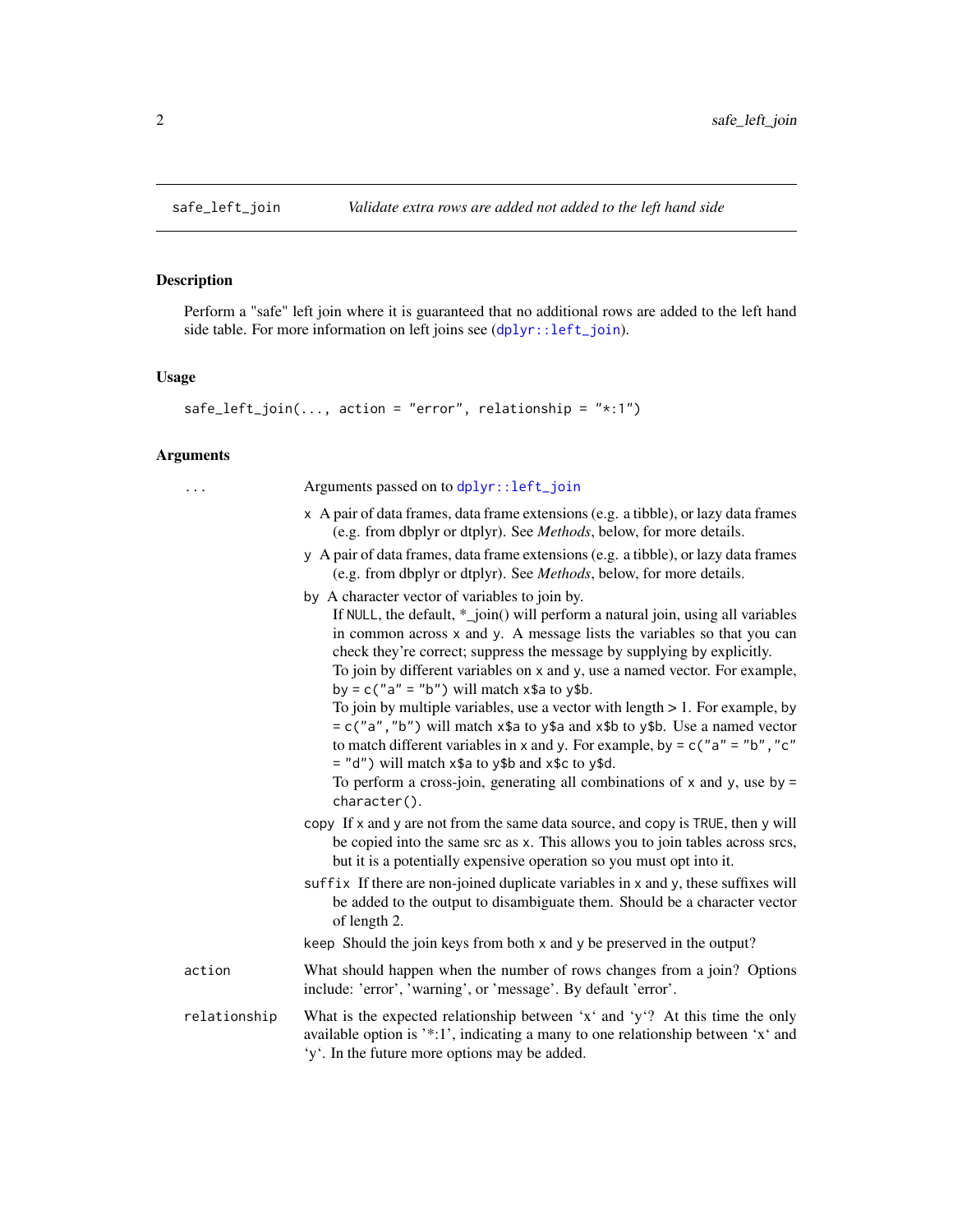#### Value

An object of the same type as 'x'. The order of the rows and columns of 'x' is preserved as much as possible. The output has the following properties:

#### Examples

```
# The relationship between `x` and `y` is '*:1'. No extra rows will be added
# to the left hand side.
x \le - data.frame(key = c("a", "a", "b"), value_x = c(1, 4, 2))
y \le - data.frame(key = c("a", "b"), value_y = c(1, 1))
safe_left_join(x, y)
# The relationship between `x` and `y` is '1:*'. An error should be raised
# because additional rows will be added to the left hand side.
## Not run: x \leq data.frame(key = c("a", "b"), value_x = c(1, 2))
y \leq data.frame(key = c("a", "a"), value_y = c(1, 1))
safe_left_join(x, y)
## End(Not run)
# Alternatively instead of raising an error a warning or message can be
# outputted.
x \le - data.frame(key = c("a", "b"), value_x = c(1, 2))
y \le - data.frame(key = c("a", "a"), value_y = c(1, 1))
safe_left_join(x, y, action = "warning")
safe_left_join(x, y, action = "message")
```